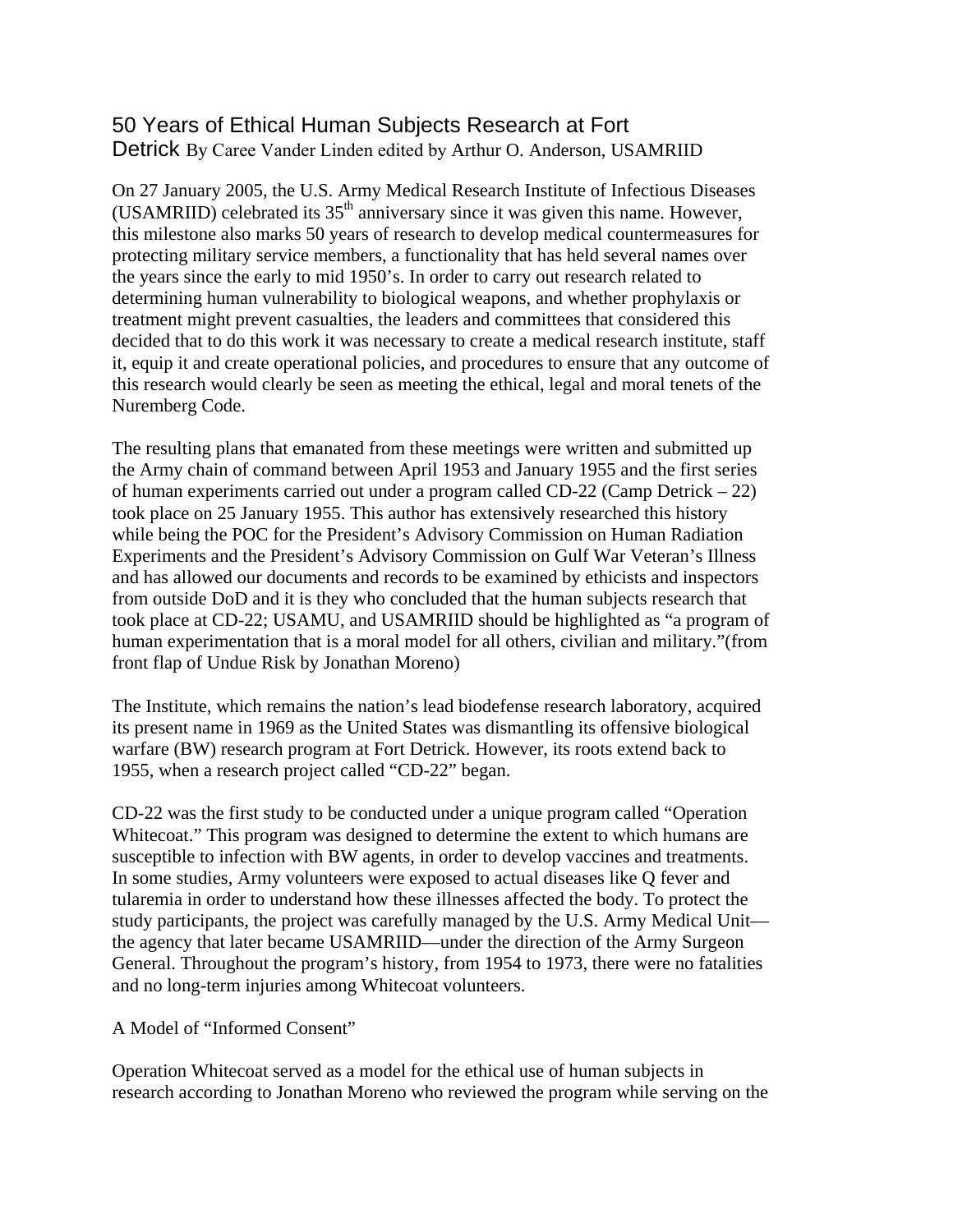President's Advisory Committee on Human Radiation Experiments. He has commented on the transparency and rigorous adherence to Nuremberg Code principles in his book, Undue Risk: Secret State Experiments In Humans. In particular, the three stage process of "informed consent"—by which research subjects become familiar with the purpose and scope of a study in order to understand the risks involved before agreeing to participate—was successfully implemented from the program's inception.

Each medical investigator prepared a protocol that was extensively reviewed and modified to comply with each of the 10 ethical principles of the Nuremberg Code. When the committee determined that ethical requirements and scientific validity were assured, it was approved by Army officials. Next, potential volunteers were briefed as a group on the approved protocol and attended a project interview with the scientist where they could ask questions about the study. Informed consent documents would be signed after an obligatory waiting period that ranged from 24 hours to 4 weeks, depending on the presumed risks of the study. The volunteer was encouraged to discuss the study with family members, clergy and his personal physician before making a final decision.

By allowing sufficient time and opportunity for the risks, conduct and potential benefits of the study to be understood, this three-stage informed consent process assured that participation was truly voluntary. Whitecoat soldiers were not required to participate in any of the studies, only to be present for protocol briefings. In fact, about 20 percent of the men did not participate in any studies during their tenure at Fort Detrick. Even 80 percent participation might seem excessive except for the fact that those who came to Fort Detrick as Whitecoat soldiers had been recruited from a much larger pool of potential participants at the AMEDD Center and School because these men found the possibility of participating in military medical research agreeable in principle and analogous to the kinds of sacrifices soldiers make while serving in the armed forces.

Operation Whitecoat volunteers largely consisted of Seventh-Day Adventists, who were trained as medics but whose religious convictions forbade combat. Under an agreement between the Army and church leaders, about 2,300 of these men fulfilled their military obligation by electing to serve with Operation Whitecoat. The program itself was never secret, although some of the volunteers held jobs elsewhere at Fort Detrick where their work was secret.

In total, about 150 studies of the diagnosis, prevention, and treatment of various diseases were completed during the Whitecoat years. The protocols under which volunteers were exposed to disease-causing agents primarily included Q fever and tularemia infection, immunity and drug therapy studies. Later studies of staphylococcal enterotoxins were included among the high risk exposures. Whitecoat volunteers also participated in safety and immunogenicity studies of inactivated or attenuated vaccines designed for protection against Venezuelan equine encephalitis (VEE), plague, tularemia, Q fever, Rocky Mountain spotted fever and Rift Valley fever.

Q Fever and the "Eight Ball"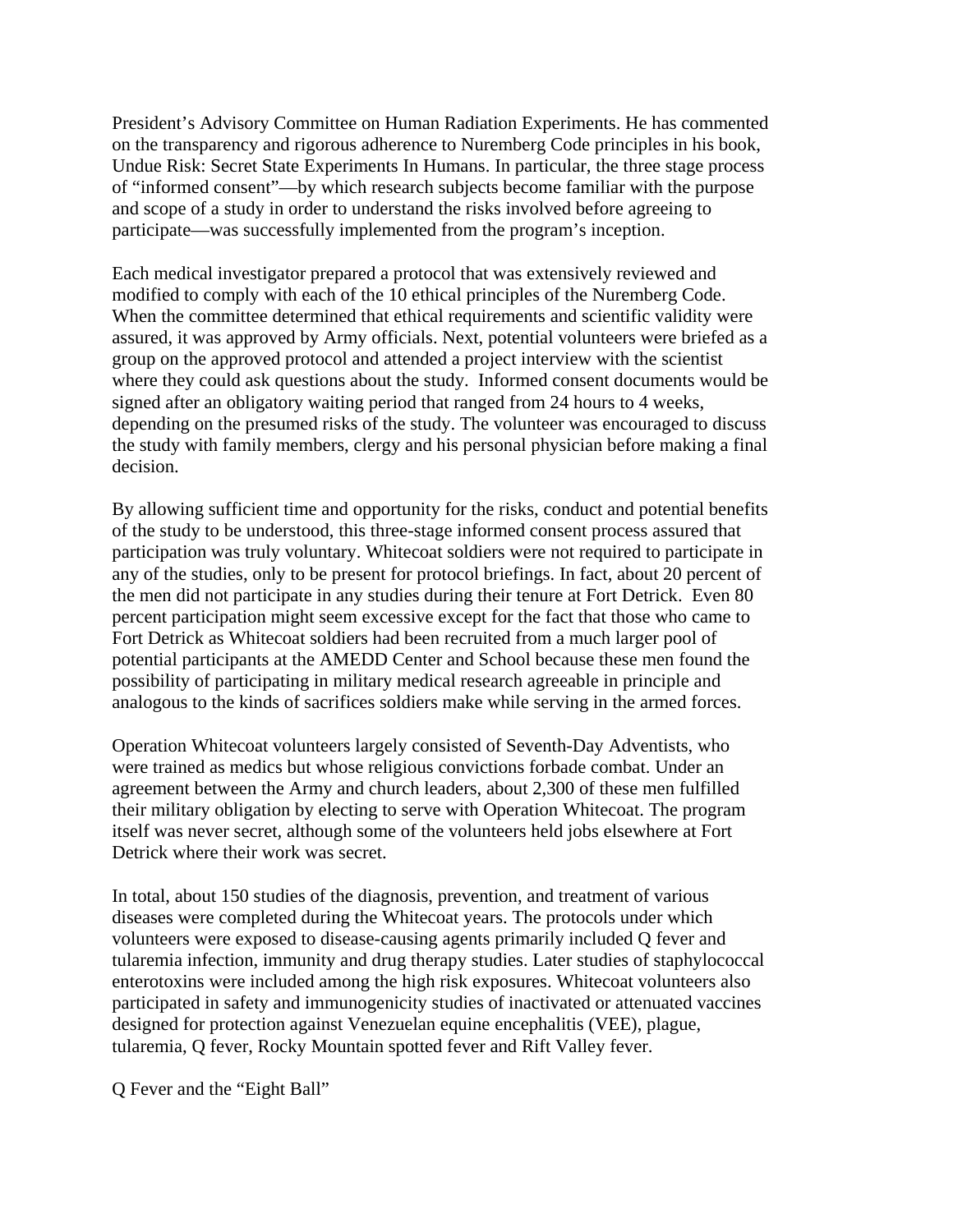The first Whitecoat study, CD-22, was conducted using Coxiella burnetti, the pathogen that causes Q fever. It was regarded as acceptable to use in human studies for two reasons: its severity could be controlled with careful metering of the dose, and it responded rapidly to treatment with antibiotics. But before human volunteers could be exposed, phase I animal studies were conducted to gather data on safety and protective efficacy of the Q fever vaccine.

During the President's advisory committee on human radiation experiments and the President's committee on gulf war veteran's illness, I had the opportunity to extensively review the Operation Whitecoat records, and I have conducted interviews with many of the volunteers and investigators involved in the program. These people were dedicated to making sure that no one would be harmed. They clearly understood both the danger and the significance of embarking on this kind of experiment.

On January 25, 1955, the first Whitecoat volunteers were exposed with the use of the one-million-liter sphere commonly known as the "Eight Ball." This research device, which is still standing at Fort Detrick, was designed to allow simultaneous exposure of humans and laboratory animals to carefully controlled numbers of organisms by the aerosol, or inhalation, route.

Over the next two months, the minimal infectious dosage to be employed in human field trials was determined, as was the effectiveness of the Q fever vaccine in protecting volunteers exposed under carefully controlled laboratory conditions using a cloud chamber. After completion of this second phase of the study, preparation for phases III and IV was initiated. Phase III was a field study using animals, while phase IV would expose humans to a Q fever aerosol under field conditions that mimicked a biological warfare event. These studies were conducted at Dugway Proving Ground, Utah.

## Benefits of Whitecoat Research

Several vaccines were developed as a result of Operation Whitecoat, according to project records. Many of these vaccines are used today by industry and laboratory workers, including USAMRIID personnel who receive special immunizations to work in Biosafety Level 3 containment laboratories. Licensed vaccines (approved by the Food and Drug Administration) include those for yellow fever and hepatitis. Investigational New Drug (IND) vaccines, used under approved clinical protocols for research or immunization of laboratory personnel, include those for Q fever, Venezuelan equine encephalitis (VEE), Rift Valley fever, and tularemia. In addition to the advances made in vaccine development, Operation Whitecoat contributed to a better understanding of the signs, symptoms, and clinical parameters of biological warfare pathogens in human disease.

Research conducted during the Whitecoat years at Fort Detrick also contributed to the development of equipment and procedures that established the standard for laboratory biosafety throughout the world. Biological safety cabinets with laminar flow hoods,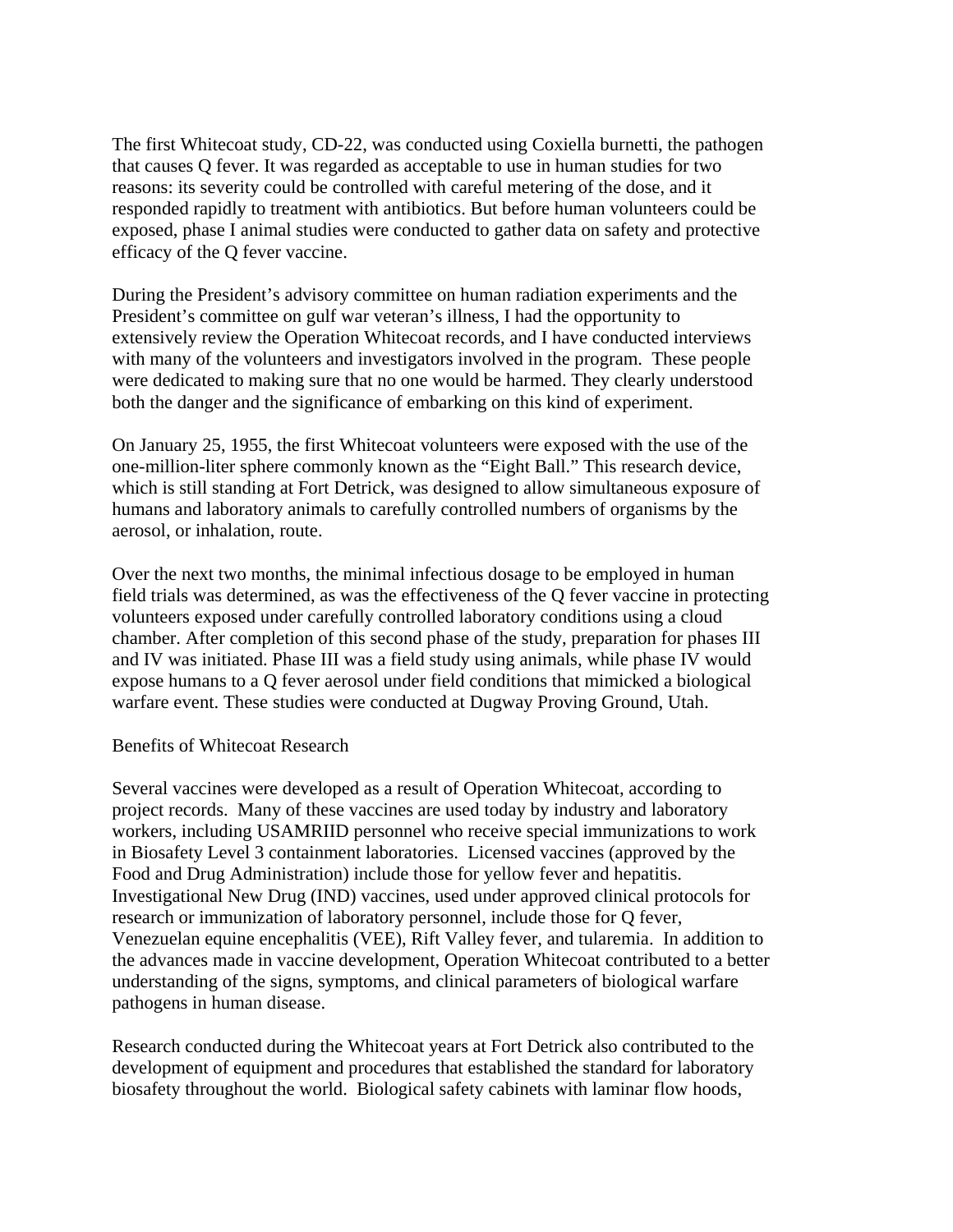"hot suites" with differential air pressure to contain pathogens, decontamination procedures, prototype fermentors, incubators, refrigerated centrifuges, particle sizers, and various other types of specially fabricated laboratory equipment provided enormous value to the scientific community and to the pharmaceutical industry.

Many of the same techniques and systems developed to ensure worker safety while handling hazardous materials are in use today to sustain life in patients with immune deficiencies or immunosuppression. This includes burn patients, AIDS patients, transplant recipients and people with primary immunodeficiency, such as the famous case of the "boy in a bubble."

Operation Whitecoat ended in 1973, when the draft was eliminated, but the need to progress in development of medical countermeasures resulted in establishment of the Medical Research Volunteer Subject (MRVS) program during the period of the "All Volunteer Army." Essentially, this program was identical to Operation Whitecoat in that the MRVS were soldier trainees in 91B Combat Medic training school at Fort Sam Houston, Texas, when they were recruited to serve. Unlike the Whitecoats, the MRVS were not Seventh-Day Adventists, nor were they conscientious objectors subject to the draft. The MRVS program continued under Institutional Review Board oversight in 1975 after the USAMRIID Human Use Committee was created according to new federal and DoD requirements that were implemented in 1974.

Beginning with the National Commission for the Protection of Human Subjects of Biomedical and Behavioral Research that was appointed on 12 July 1974 by the National Research Act (Public Law 93-348) the USAMRIID Human Use Committee continued to stay abreast of progressive changes and improvement in human subject protections through to the present. The National Commission identified the known basic ethical principles for human subjects research and published their consensus guidelines as a document now known as the Belmont Report but which bore the title, "Ethical Principles and Guidelines for the Protection of Human Subjects of Research, Report of the National Commission for the Protection of Human Subjects of Biomedical and Behavioral Research." The Belmont report subsequently led to Health and Human Services regulation 45 CFR 46 in 1983 which is now referred to as the Common Rule. In 1997 DoD was one of 17 Federal Agencies who agreed to follow the common rule in any research involving human subjects. Prior to passage of the Common Rule, The Army followed AR 70-25 (first published as a directive, cs-385 on 30 June 1953) which incorporated the Nuremberg Code principles as guidance for ethical research involving human subjects. AR 70-25 was published 26 March 1962.

USAMRIID physicians and IRB regulators continue to look after the welfare of present and former research participants. For example, periodic long-term follow-up studies have been conducted to assure that former volunteers have remained healthy as the years passed since their participation. One major study, conducted by White et al, was published in 1974. Most recently, COL Phillip R. Pittman, M.D., chief of USAMRIID's Division of Medicine, completed a long-term follow-up study of Fort Detrick workers who received multiple immunizations to protect them from the risk of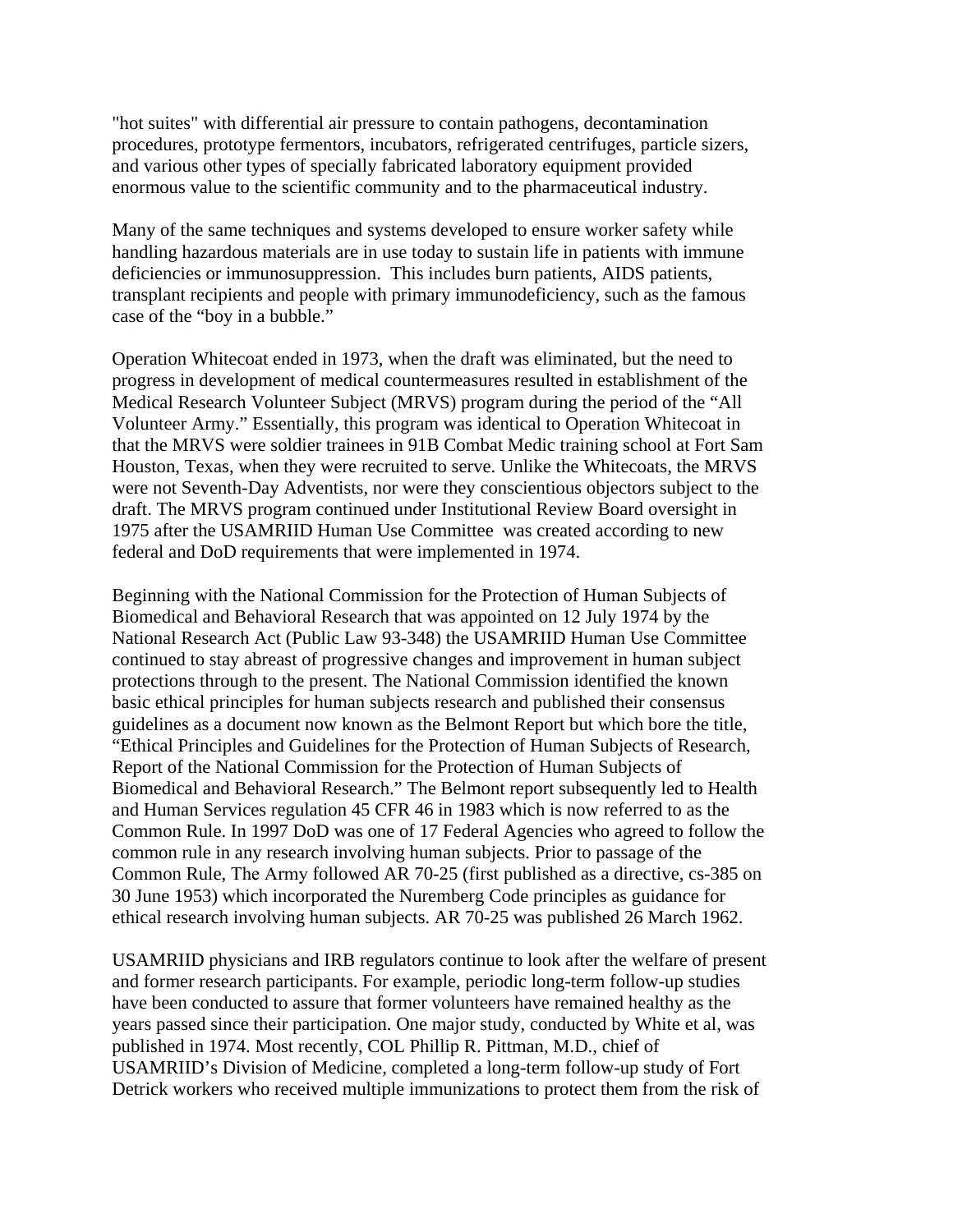laboratory acquired infections. That study also was extended to Operation Whitecoat volunteers, whose immunization histories usually were more limited to the two- or three-year period of their assignment to Fort Detrick between 20 and 40 years ago.

"As the National Interagency Biodefense Campus gets underway," Anderson commented, "USAMRIID is well positioned to continue to be a leader in the capability to perform ethical and scientifically valid research involving human subjects. In this age of bioterrorism, our research will benefit warfighters and civilians alike."

The National Interagency Biodefense Campus is an area at Fort Detrick where federal agencies will co-locate laboratories that support the nation's Biodefense research program. As currently planned, the campus will include USAMRIID as well as the National Institute of Allergy and Infectious Diseases, The U.S. Department of Agriculture and the Department of Homeland Security.

Figures:



**The one-million-liter test sphere, nicknamed the "Eight Ball," was a cloud chamber used to study static microbial aerosols. During Operation Whitecoat, the volunteers breathed metered aerosols of Q fever or tularemia organisms through ports along the perimeter of the sphere.** 

**This photo shows a volunteer seated with his face in a rubber mask at one of the ports. The individual in the biohazard suit to his left is a medic who was there to assist the subject and to respond to any emergency if it occurred during the exposure.** 

**These kinds of studies were used first to determine safe dosages for initiation of infection and for subsequent studies of efficacy of vaccines or therapeutic drugs.**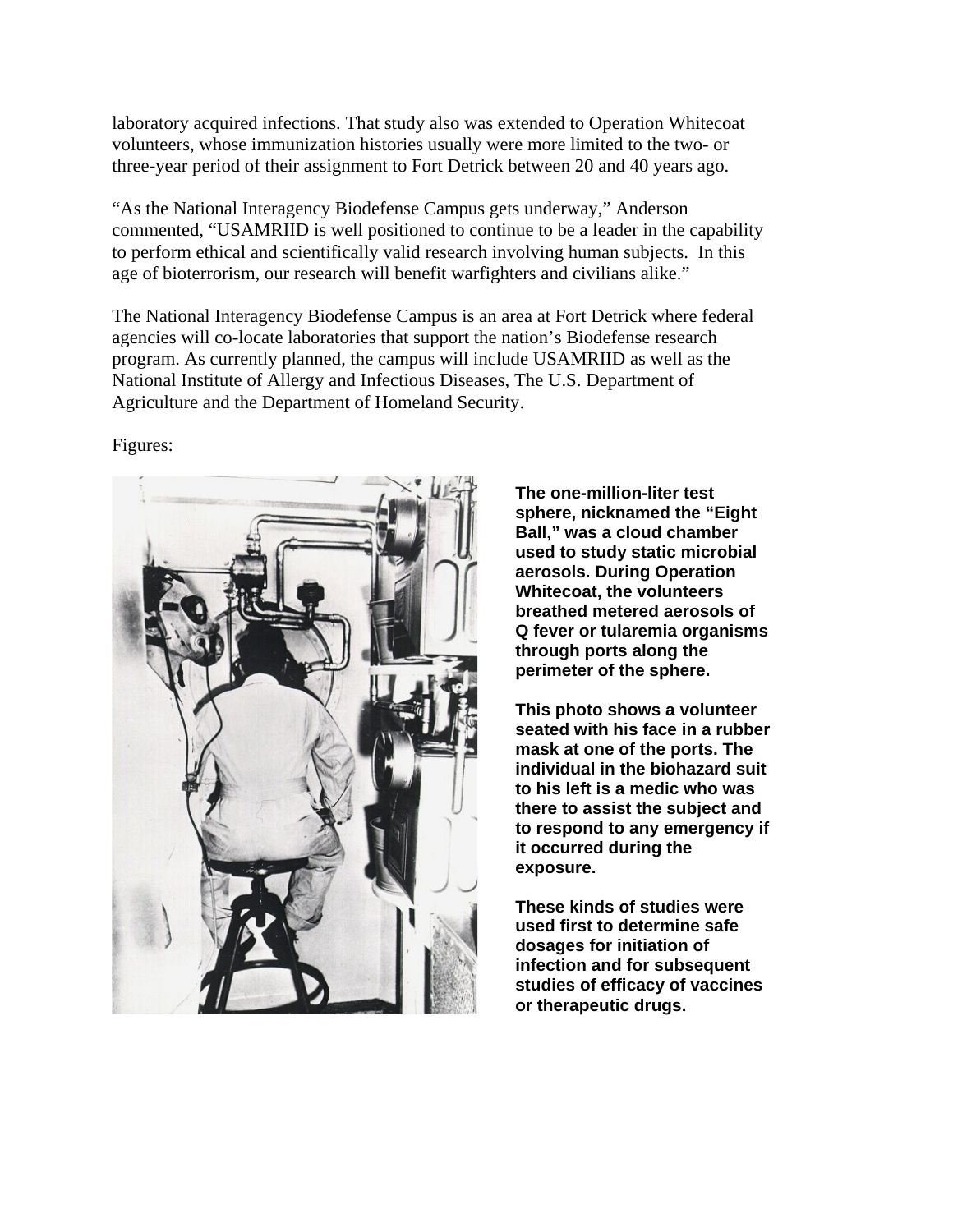

 **The U.S. Army Medical Unit later became USAMRIID**